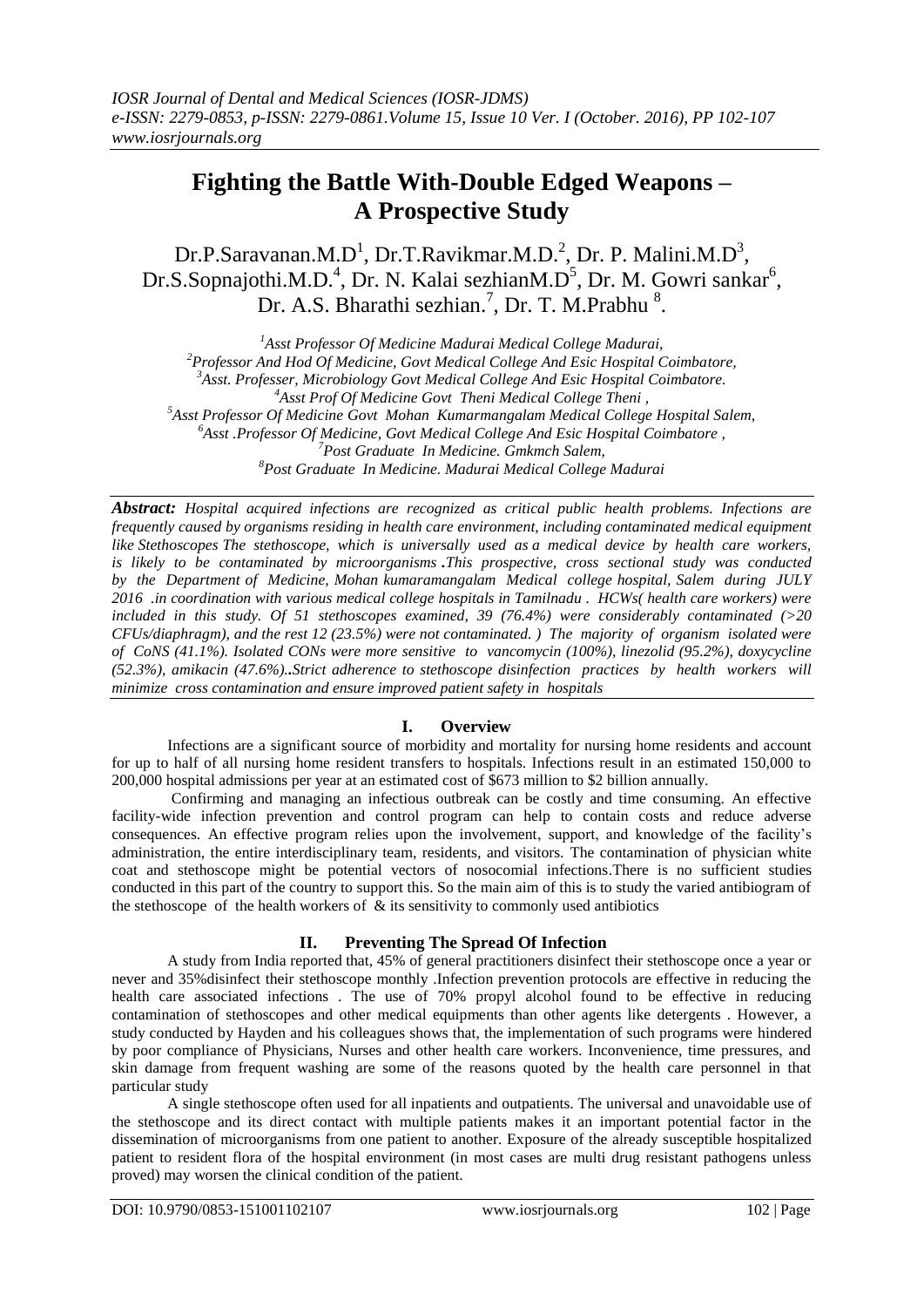The aim of this study is to identify the contamination level of a stethoscope, bacterial profile, and antimicrobial susceptibility pattern of bacteria isolated from stethoscope diaphragms and also to survey the practices of cleaning and disinfecting the stethoscope and to suggest remedial measures for it

## **III. Materials And Methods**

This prospective, cross sectional study was conducted by the Department of medicine, Government Mohan kumaramangalam Medical college hospital Salem during 2016 in coordination with various medical college hospitals in Tamilnadu. HCWs including consultants, medical officers, post graduate students, medical interns and staff nurses of the Medicine,Pediatrics ,obstetrics and gynecology, neurology, cardiology, pulmonology, the Emergency Departments and the Intensive Care Unit (ICUs) were included in this study. The participants were given a questionnaire. A total of 51 HCWs participated in the study and the same number of stethoscopes were sampled. Specimens from the diaphragms, bells of the stethoscopes were collected**.**

The diaphragms and the bell of the stethoscopes were swabbed with cotton swab moisture with sterile saline solution and immediately inoculated onto different blood agar, MacConkey agar and Chocolate agar plates The inoculated plates were incubated at 37 C for 24-48 hours. The growth was identified by standard microbiological procedures such as colony morphology, Gram's staining, growth on differential media and conventional biochemical tests. By evaluating the colony characteristics and also by using Gram stain, the isolated bacteria were identified. Antibiotic sensitivity tests were performed by the Kirby Bauer method. Antimicrobial Susceptibility Test (AST) and susceptibility result was interpreted based on Clinical Laboratory Standards Institute (CLSI) guidelines M100S - 26th Edition (2016). Data were entered and analyzed using SPSS version16.0 computer software. Comparisons were made using Chi-square test. P-value of <0.05 was considered indicative of a statistically significant difference. Ethical clearance was secured from Ethical Clearance Committee of College of Salem Mohan Kumara mangalam Government Medical College and Hospital.

## **IV. Results**

#### **Bacterial contamination**

Of 51 stethoscopes examined, 39 (76.4%) were considerably contaminated (>20 CFUs/diaphragm), and the rest 12 (23.5%) were not contaminated.( TABLE 1.2) All stethoscopes owned by Specialists, General physician, medical interns and postgraduates and Nurses were contaminated**.** The majority of stethoscopes of Resident students (100.0%), Medical Intern students (85.7%), and general physician (66.6%) were contaminated**..** Relatively least contamination was observed on stethoscope diaphragms owned by obstetricians and gynaecologist (100.0%) and among staff nurses ( 37.5%) (Table 1.2). The Frequency of contamination was 75% for stethoscopes from ICU, 85 - 100% for Medical ward**.** 

The frequency of organisms isolated from bell and diaphragm is recorded in (Table 1.1) The majority of organism isolated were of CoNS (41.1%) followed by**,** Klebsiella spp. (17.64%), coliform (3.92%) and acinetobacter (3.92%) ( table 1.1). The percentage of resistance of isolated organism to antibiotics tested according to CLSI, is shown in Tables 1.3

| <b>TYPE OF BACTERIAL STRAIN CULTURED</b> | <b>NUMBERS</b>  |               |
|------------------------------------------|-----------------|---------------|
|                                          |                 | $\frac{0}{0}$ |
| <b>COAGULASE</b>                         | <b>NEGATIVE</b> | 21(41.17%)    |
| STAPHYLOCOCCUS AUREUS                    |                 |               |
| KLEBSIELLA PNEUMONIA                     |                 | 9(17.64%)     |
| <b>GRAM POSITIVE BACILLI</b>             |                 | 4 (7.84%)     |
| <b>GRAM NEGATIVE BACILLI</b>             |                 | 1(1.96%)      |
| <b>COLIFORM BACTERIA</b>                 |                 | $2(3.92\%)$   |
| <b>ACETINOBACTER</b>                     |                 | $2(3.92\%)$   |
| <b>NO GROWTH</b>                         |                 | 12 (23.52%)   |
| <b>TOTAL</b>                             |                 | 51            |

**Table 1.1** Frequency of organism cultured from stethoscopes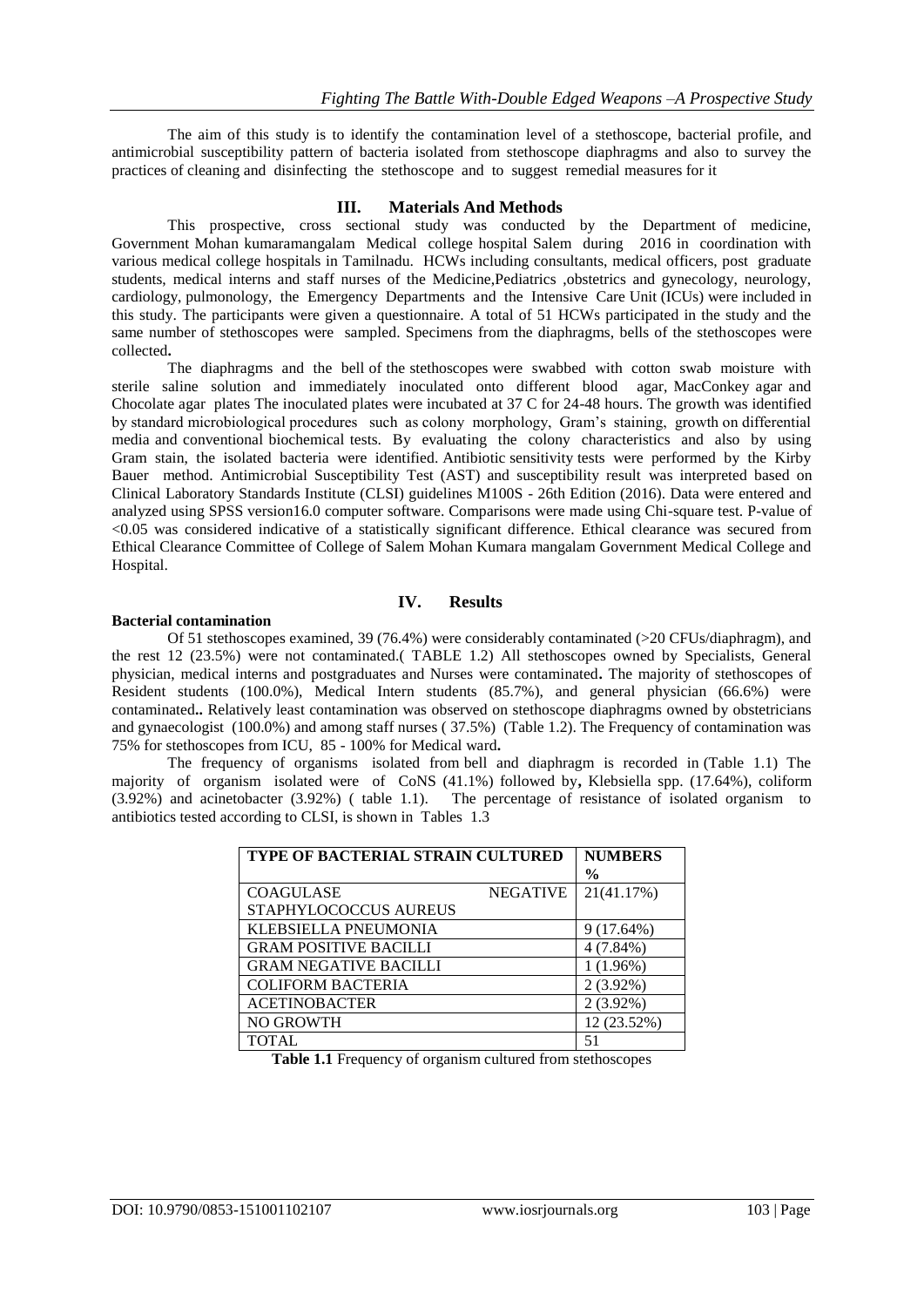| <b>SPECIALITY</b>                                                          | $CON\%$      | Non CON %         | <b>TOTAL</b>   |  |
|----------------------------------------------------------------------------|--------------|-------------------|----------------|--|
| Intensive care unit                                                        | $3(75.0\%)$  | $1(25,0\%)$       | 4              |  |
| Anaesthetist                                                               | $3(75.0\%)$  | $1(25,0\%)$       | 4              |  |
| Physician                                                                  | $4(66.6\%)$  | 2(33.3%)          | 6              |  |
| Neurologist                                                                | $2(100.0\%)$ |                   | $\overline{c}$ |  |
| Paediatrician                                                              | $3(60.0\%)$  | $2(40.0\%)$       | 5              |  |
| Cardiologist                                                               | $2(100.0\%)$ |                   | $\overline{c}$ |  |
| Pulmonologist                                                              | $2(100.0\%)$ | $\mathbf{\Omega}$ | $\mathfrak{D}$ |  |
| Obstetrics & gynaecologist                                                 | $\theta$     | $2(100.0\%)$      | $\overline{c}$ |  |
| Medical interns                                                            | 6(85.7%)     | $1(14.2\%)$       |                |  |
| Postgraduate students                                                      | $9(100.0\%)$ |                   | 9              |  |
| Staff nurses                                                               | 5(62.5%)     | 3 (37.5%)         | 8              |  |
| total                                                                      | 39           | 12                | 51             |  |
| Rate of contamination versus professional status of the stethoscope owners |              |                   |                |  |

**Table 1.2-** CON- Contaminated, Non CON-Non Contaminated

| <b>Antibiotics</b>                                              | klebsiella  | Cons        | <b>Coliforms</b> | Acinetobacter |
|-----------------------------------------------------------------|-------------|-------------|------------------|---------------|
|                                                                 | $NO=9$      | $NO=21$     | $NO=2$           | $NO=2$        |
| AMP                                                             | 4 (44.4%)   | $5(23.8\%)$ | $1(50.0\%)$      | $1(50.0\%)$   |
| AMC                                                             | $6(66.6\%)$ | $3(14.2\%)$ |                  |               |
| AMK                                                             | $1(11.1\%)$ | $3(14.2\%)$ |                  | $1(50.0\%)$   |
| <b>CTX</b>                                                      |             | $3(14.2\%)$ | $\Omega$         | $1(50.0\%)$   |
| <b>CXM</b>                                                      | $6(66.6\%)$ | $6(23.0\%)$ | $\Omega$         |               |
| CFZ.                                                            | 3(33.3%)    | $1(4.7\%)$  |                  |               |
| CIP                                                             | $6(66.6\%)$ | $9(42.8\%)$ |                  | $1(50.0\%)$   |
| <b>CLI</b>                                                      | $6(66.6\%)$ | 5(23.8%)    | $\Omega$         | $\mathbf{0}$  |
| ANTIBIOTIC RESISTANT PATTERNS OF THE CULTURED BACTERIAL STRAINS |             |             |                  |               |

**Table 1.3** -Cons- Coagulase Negative Staphylococcus Species, 0- Not Done

**AMP**- AMPICILLIN, **AMC**- AMOXACILLIN CLAVULANIC ACID, **AMK**- AMIKACIN,  **CTX**-CEFOTAXIME**, CXM-**CEFUROXIME, **CFZ**-CEFTAZIDIME, **CIP-**CIPROFLOXACIN,  **CLI-**CLINDAMYCIN**, ERY**-ERYTHROMYCIN, **GEN**-GENTAMYCIN, **LNZ**-LINEZOLID,  **LVX-**LEVOFLOXACIN, **OFX-**OFLOXACIN, **OXA**-OXACILLIN, **TZP**-PIEPERACILLIN TAZOBACTUM**, SXT**-TRIMETHOPRIM/ SULFAMETHOXAZOLE**,** 

| <b>Antibiotics</b> | klebsiella  | <b>Cons</b> | <b>Coliforms</b> | Acinetobacter                                                           |
|--------------------|-------------|-------------|------------------|-------------------------------------------------------------------------|
|                    | $NO=9$      | $NO=21$     | $NO=2$           | $NO=2$                                                                  |
| <b>ERY</b>         |             | $6(23.0\%)$ |                  |                                                                         |
| <b>GEN</b>         | 5(55.5%)    | 5(23.8%)    |                  |                                                                         |
| <b>LNZ</b>         |             |             | $1(50.0\%)$      |                                                                         |
| <b>LVX</b>         |             | $2(9.5\%)$  |                  | $1(50.0\%)$                                                             |
| <b>OFX</b>         | $5(55.5\%)$ | 5(23.8%)    |                  | $(50.0\%)$                                                              |
| <b>OXA</b>         |             | $3(14.2\%)$ |                  |                                                                         |
| <b>TZP</b>         | $4(44.4\%)$ | $1(4.7\%)$  |                  | $(50.0\%)$                                                              |
| <b>SXT</b>         | $6(66.6\%)$ | $6(23.0\%)$ |                  | $1(50.0\%)$                                                             |
|                    |             |             |                  | A MEDICATIC DECICE A ME DA TERDAIS OF THE CHI THRED DA CERDIAL STD AINS |

ANTIBIOTIC RESISTANT PATTERNS OF THE CULTURED BACTERIAL STRAINS **Table 1.3** Drug Resistant Patterns Of Cultured Bacteria From Stehoscopes Cons- Coagulase Negative Staphylococcus Species, 0- Not Done

| <b>Antibiotics</b>                                                    | klebseilla  | Cons        | Acinetobacter | <b>Coliforms</b> | <b>NFR</b> |
|-----------------------------------------------------------------------|-------------|-------------|---------------|------------------|------------|
|                                                                       | $NO=9$      | $NO=21$     | $NO=2$        | $NO=2$           | $NO=1$     |
| AMC                                                                   |             | $2(9.5\%)$  |               |                  |            |
| AMK                                                                   | $5(55.5\%)$ | 10(47.6%)   | $1(50.0\%)$   | $2(100\%)$       | 0          |
| <b>CZO</b>                                                            |             | 7(33.3%)    |               |                  | $1(100\%)$ |
| <b>CTX</b>                                                            | $(11.1\%)$  | $1(4.7\%)$  | $1(50.0\%)$   |                  |            |
| <b>CFZ</b>                                                            | $6(66.6\%)$ | 7(33.3%)    | $1(50.0\%)$   |                  | $1(100\%)$ |
| CIP                                                                   | $2(22.2\%)$ | $5(23.8\%)$ |               | $(50.0\%)$       | $1(100\%)$ |
| <b>CLI</b>                                                            | $(11.1\%)$  | 0           | $(50.0\%)$    |                  | $1(100\%)$ |
| <b>DOX</b>                                                            | $^{(1)}$    | 11 (52.3%)  |               |                  |            |
| A MEDICATO CENCIFIVE, DA TTEDNIC OF THE CHI THDED DA OTEDIAL CTD AINC |             |             |               |                  |            |

ANTIBIOTIC SENSITIVE PATTERNS OF THE CULTURED BACTERIAL STRAINS **Table 1.4-CONS- coagulase negative staphylococcus species, NFR- Non fermenting rod** 0- not done

 **AMC**-AMOXACILLIN CLAVULANIC ACID , **AMK**-AMIKACIN, **CZ0**-CEFAZOLIN,  **CTX**-CEFOTAXIME**, CFZ**-CEFTAZIDIME, **CIP-**CIPROFLOXACIN, **CLI-**CLINDAMYCIN  **DOX**-DOXYCYCLINE, **GEN**-GENTAMYCIN, **LVX-**LEVOFLOXACIN, **OFX-**OFLOXACIN,  **OXA**-OXACILLIN, **TZP**-PIEPERACILLIN TAZOBACTUM**,** VAN-VANCOMYCIN , **LNZ**-LINEZOLID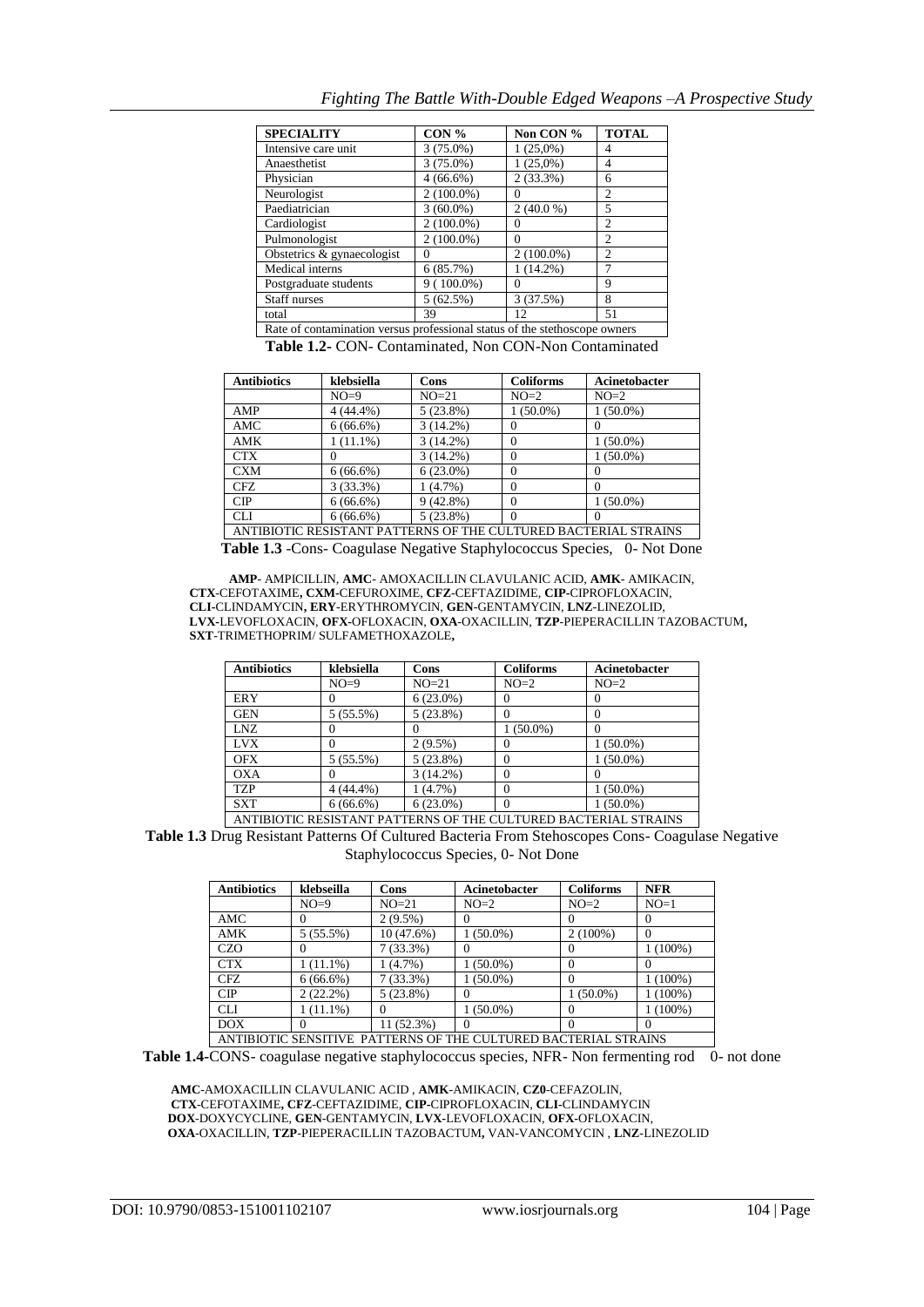| <b>Antibiotics</b>                                              | klebseilla  | Cons        | Acinetobacter | coliforms  | <b>NFR</b> |
|-----------------------------------------------------------------|-------------|-------------|---------------|------------|------------|
|                                                                 | $NO=9$      | $NO=21$     | $NO=2$        | $NO=2$     | $NO=1$     |
| <b>GEN</b>                                                      | $2(22.2\%)$ | $7(33.3\%)$ |               | $2(100\%)$ | U          |
| <b>LVX</b>                                                      |             | $2(9.5\%)$  |               |            |            |
| <b>OFX</b>                                                      | $1(11.1\%)$ | $5(23.8\%)$ |               |            |            |
| <b>OXA</b>                                                      |             | 1(4.7%)     |               |            |            |
| <b>TZP</b>                                                      | $4(44.4\%)$ |             | $1(50.0\%)$   |            | $1(100\%)$ |
| <b>VAN</b>                                                      |             | 21 (100%)   |               |            |            |
| LNZ.                                                            |             | 20 (95.2%)  | $\Omega$      |            |            |
| ANTIBIOTIC SENSITIVE PATTERNS OF THE CULTURED BACTERIAL STRAINS |             |             |               |            |            |

**Table 1.4** Antibiotic Sensitive Patterns Of The Cultured Bacterial Strains ,Cons- Coagulase Negative Staphylococcus Species, NFR- Non Fermenting Rods, 0- Not Done

| S.NO | Methods       | Numbers (%)  |
|------|---------------|--------------|
|      | Spirit swab   | 7(13.7%)     |
|      | Dry cotton    | $5(9.8\%)$   |
|      | Cloth         | $10(19.6\%)$ |
|      | Fumigation    |              |
|      | Never Cleaned | 29 (56.8%)   |

**Table 1.5** Methods Practiced By Hcw For Cleaning Of Stethoscopes

| S.NO          | Frequency of cleaning | Numbers %   |
|---------------|-----------------------|-------------|
|               | After every patient   |             |
|               | Every day             |             |
| $\mathcal{R}$ | Alternate day         |             |
|               | Once a week           | $3(13.6\%)$ |
|               | Once a fortnight      | $7(31.8\%)$ |
|               | Once a month          | 5(22.7%)    |
|               | Once in two months    | $7(31.8\%)$ |

**Table 1.6** Frequency of disinfection of stethoscopes

From 51 isolated CoNS strains, more than 23 % were resistant to ampicillin, cefuroxime, ciprofloxacin, clindamycin, erythromycin, gentamycin, ofloxacin, penicillin, trimethoprim-sulfmethaxazole **.** A high resistance rate (42.8%) was also reported for ciprofloxacin **.** Less than 14% resistance were documented to amoxicillin clavulanic acid, amikacin, cefazolin, cefataxime, cefaoxitin, cefazoline, levofloxacin, oxacillin, pipperacillin tazobactum**.** Isolated CONs were more sensitive to vancomycin (100%), linezolid (95.2%), doxycycline (52.3%), amikacin (47.6%) ( table 1.4)For klebsiella species more than 55% were resistant to amoxacilllin clavulanic acid, cefuroxime , ciprofloxacin, clindamycin ,gentamycin, ofloxacin ,, trimethoprim-sulfmethaxazole (table 1.3). Sensitive pattern for klebsiella revealed 55.5% for amikacin, 66.6% for cefazoline , 44.4% for pipperacillin tazobactum respectively.(table 1.4).Acinetobacter recorded resistance for most class of antibiotics (table 1.3).

## **Disinfection practice**

The details of the questionnaires which were filled by all the HCWs revealed that 43 % of them were aware that stethoscopes could transmit infectious agents, while all the 78% thought that stethoscopes needed to be disinfected. A majority (47%) of the HCWs used stethoscopes on the patients after removing their clothes, while 53% used them without removing the clothes of the patients. Overall, 43.2% of the HCWs ( out of 51) reported that they cleaned their stethoscopes by one method or the other, but 56.8 % (out of 51) said that they never cleaned their stethoscopes at all. The methods and the periodicity of cleaning the stethoscopes by the HCWs are summarized in [Table-1.5 & 1.6]. The rate of contamination of the stethoscopes and the colony counts were found to be inversely related to the frequency of cleaning and the cleaning procedure of the stethoscopes. No pathogens were isolated from the stethoscopes which were cleaned daily/twice in a week. The growth of multiple organisms with high colony counts was observed on stethoscopes which were never cleaned. Of the 51 stethoscopes studied, none reported that they disinfect their stethoscope, before and after examining each patient.

39.21% of HCWs (Medical staffs and Residents), do not disinfect regularly and the contamination was statistically significant . All Doctors (Specialists, Residents and General Practitioners), Nurses, Medical Interns and Health Officers had reported that, they never disinfected their stethoscope diaphragms regularly. 22 % responded they have no perception about disinfection of stethoscope.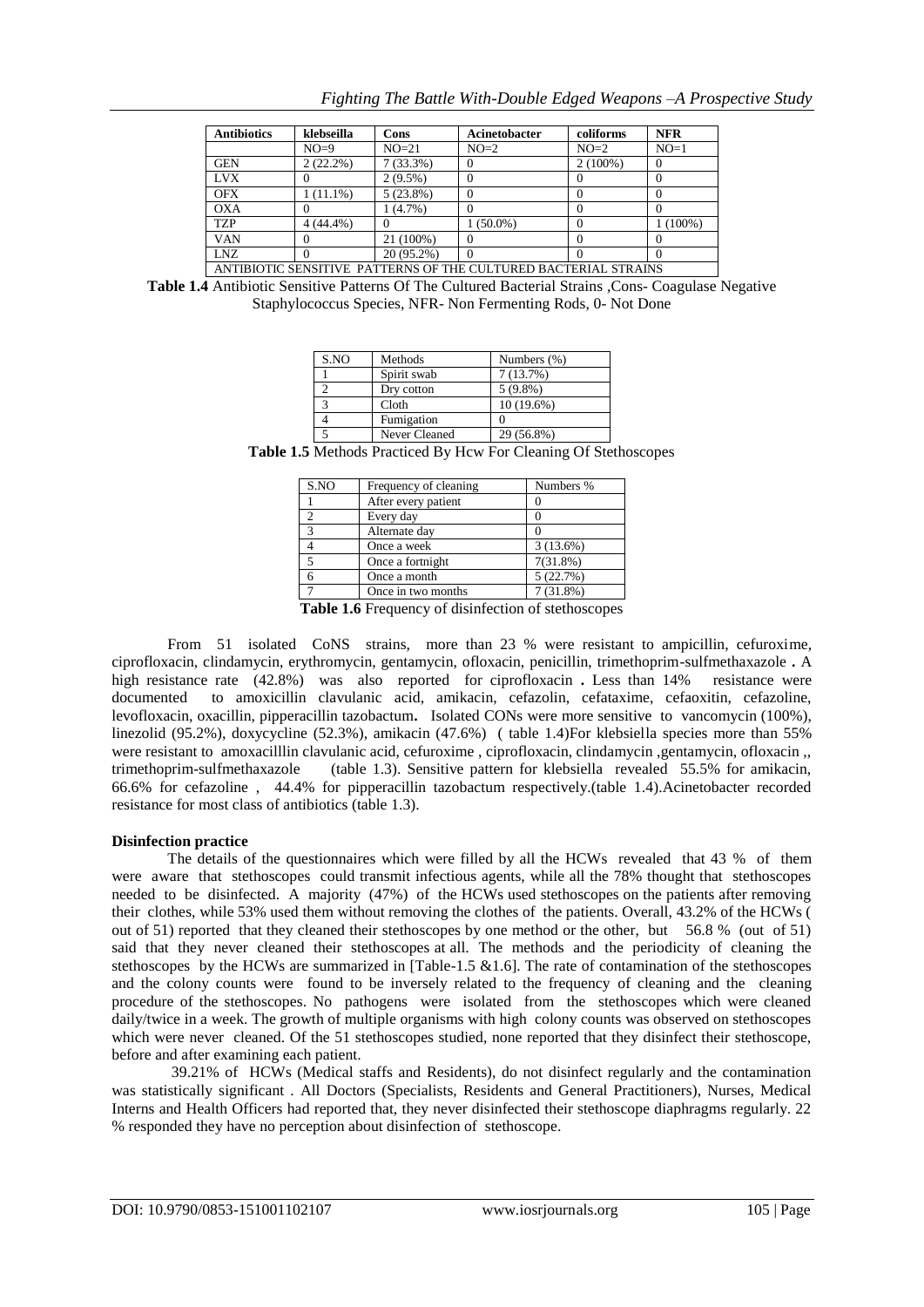#### **V. Discussion**

The results of this study revealed that most diaphragms stethoscopes used by HCWS are contaminated with CoNS. CoNS were isolated on the 41.7% of stethoscopes, in line with what has been reported by many similar studies. $[8,9,10,11]$  $[8,9,10,11]$  $[8,9,10,11]$  $[8,9,10,11]$ . Similarly to Shobha et al.  $[12]$  no S. aureus was isolated from the diaphragms and earpieces stethoscopes examined.

According to Cunha et al.[\[13\]](http://www.scopemed.org/?jft=67&ft=67-1348300046) CoNS species identification is very important because certain species are associated with nosocomial infections. In low-weight newborns, S. epidermidis have been considered the main cause of hospital infections.[\[3,](http://www.ijmsph.com/?mno=26179)[14](http://www.ncbi.nlm.nih.gov/pubmed/20451447)[,15\]](http://www.ncbi.nlm.nih.gov/pubmed/16829054)

S. epidermidis multi-resistant strains are well documented as the predominant species of CoNS isolated from hospital infections in population at risk.[ [3](http://www.ijmsph.com/?mno=26179)[,16\]](http://www.ncbi.nlm.nih.gov/pubmed/12169893) . Multi-resistant strains of S. hominis (subsp. hominis) have been isolated from nosocomial blood stream infections predominantly from ICU.[ [3](http://www.ijmsph.com/?mno=26179),18]

Nosocomial infections occur at a rate of 5-10 per 100 hospital admissions each year [\[19\]](http://benthamopen.com/ABSTRACT/TOIDJ-3-80). Contaminated medical equipments and health care staff have been implicated as the carriers of pathogenic organisms [\[21](http://www.ncbi.nlm.nih.gov/pubmed/19550162)[-24\]](http://apps.who.int/iris/handle/10665/66672). Besides interfering with the conduction of sound waves, clothes can also be an important source of a variety of microorganisms. This was more so in the rural settings in a developing country like India , where high standards of personal hygiene were not always followed.

Despite the growing awareness about the role of the stethoscope as a carrier of microorganisms and the need to clean/disinfect it, this knowledge is not always converted into practice. The results of our study revealed that the rate of the bacterial contamination of the diaphragm was 76.47%, which is comparable to the observations of previous studies, which found that 71% to 100% of the stethoscopes were colonized by various bacteria [\[23,](http://www.ncbi.nlm.nih.gov/pubmed/18205553) [24\]](http://apps.who.int/iris/handle/10665/66672). The colony counts of the stethoscopes which were used by the post graduate students and interns were comparatively higher than those of the stethoscopes which were used by the consultants and staffs. The present study demonstrated that the bacterial contamination of the stethoscopes was directly related to the area of the stethoscope which was in contact with the patient's skin or clothes. Our study demonstrated the importance of cleaning the stethoscopes with a disinfectant. Comparatively fewer bacterial colonies were obtained from the stethoscopes of the individuals who cleaned their stethoscopes with alcohol.. Poor stethoscope cleaning/disinfection practices were significantly associated with this contamination.

### **VI. Conclusion**

The implication of the findings is that the stethoscope might be a vector playing an important role in the transmission of potential pathogenic microorganisms, as well as in the spread of antibioticresistant strains in the hospital environment.. Strict adherence to stethoscope disinfection practices by health workers will minimize cross contamination and ensure improved patient safety in hospitals.

#### **References**

- [1]. Bacterial contamination, bacterial profile andantimicrobial susceptibility pattern of isolatesfrom stethoscopes at Jimma University Specialized Hospital Teklu Shiferaw2, Getenet Beyene1
- [2]. Stethoscopes: A Possible Mode for Transmission of Nosocomial Pathogens- Bhatta D.R., GoKhale S.
- [3]. Stethoscopes as vectors of multi-resistant coagulase negative staphylococci in a tertiary hospital- Foteini Leontsini1,
- [4]. Bacterial contamination of patients' medical charts in a surgical ward and the intensive care unit: impact on nosocomial infections-Sing-On Teng1, Wen-Sen Le1
- [5]. Bacterial contamination of mobile phones of healthcare workers at Jimma University Specialized Hospital, Jimma, South West Ethiopia- Girma Mulisa Misgana1
- [6]. Bacterial contamination of stethoscopes used by health workers: public health Implications Chigozie J. Uneke1
- [7]. Containment of case-file contamination--infection control Veena Kumari H. B, Nagarathna.
- [8]. Youngster I, Berkovitch M, Heyman E, Lazarovitch Z, Goldman M. The stethoscope as a [9]. vector of infectious diseases in the paediatric division.
- vector of infectious diseases in the paediatric division. .
- [10]. Zuliani-Maluf ME, Maldonado AF, Bercial ME, Pedroso SA. Stethoscope: a friend or an enemy?
- [11]. Zachary KC, Bayne PS, Morrison VJ, Ford DS, Silver LC, Hooper DC. Contamination of gowns, gloves, and stethoscopes with vancomycin-resistant enterococci. Infect Control Hosp
- [12]. Xavier M, Ueno M. Bacterial contamination of stethoscopes in pediatric units.
- [13]. Shobha K, Rao P, Thomas J. Survey of Staphylococcus isolates among hospital personnel,
- [14]. environment and their antibiogram with special emphasis on methicillin resistance.
- [15]. Cunha MDE, Li LC, Rugolo LM, Chalita LV. Clinical significance of coagulase-negative
- [16]. staphylococciisolated from neonates.
- [17]. Schoenfelder SM, Lange C, Eckart M, Hennig S, Kozytska S, Ziebuhr W. Success through diversity -How Staphylococcus epidermidis establishes as a nosocomial pathogen.
- [18]. Ziebuhr W, Hennig S, Eckart M, Kränzler H, Batzilla C, Kozitskaya S. Nosocomial infections
- by Staphylococcus epidermidis: how a commensal bacterium turns into a pathogen.
- [20]. Roland PS, Stroman DW. Microbiology of Acute Otitis Externa. The Laryngoscope
- [21]. Núñez SMA, Green K, Villar J. The stethoscope in the Emergency Department: a vector of infection?
- [22]. Brook I. Bacterial flora of stethoscopes' earpieces and otitis externa. Ann Otol Rhinol Laryngol.
- [23]. Alothman A, Bukhari A, Aljohani S, Muhanaa A. Should we recommend stethoscope disinfection before daily usage as an infection control rule?
- [24]. World Health Organization (2009) WHO Guidelines for Hand Hygiene in Health Care.